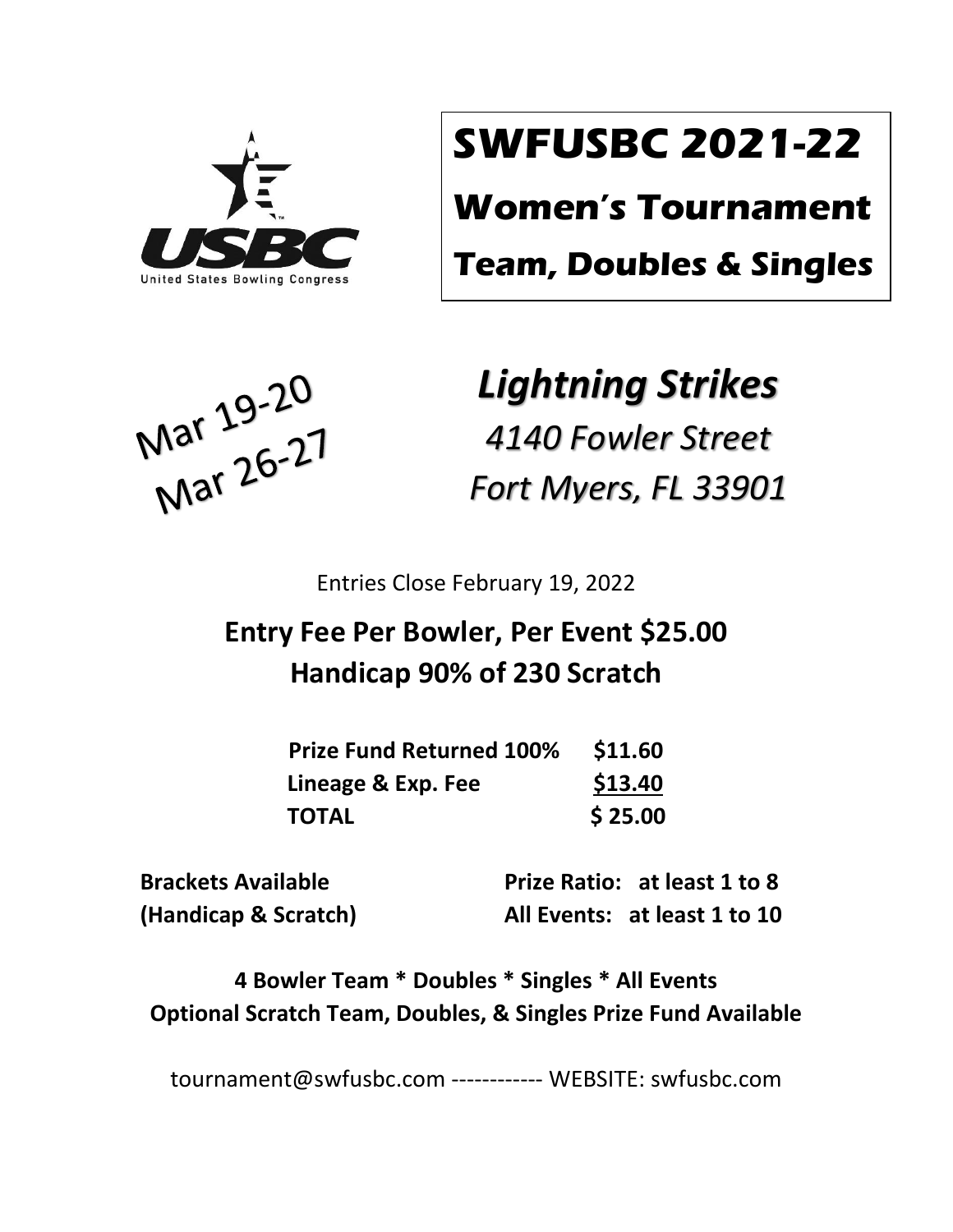### SWFUSBC ASSOCIATION Women's Championship Tournament

|                  | TO THE TOURNAMENT MANAGER: As Captain, I hereby, enter the below named team in the SWFUSBC Championship Tournament and<br>will agree to abide by the tournament and playing rules of the USBC. |                                  |                  |                       |             |
|------------------|------------------------------------------------------------------------------------------------------------------------------------------------------------------------------------------------|----------------------------------|------------------|-----------------------|-------------|
| Printed Name     |                                                                                                                                                                                                | Date:                            | March<br>January | 19-20<br>26-27        |             |
| E-mail           |                                                                                                                                                                                                | Saturday Squad:<br>Sunday Squad: |                  | $1:00$ PM<br>10:00 AM |             |
| Phone #          |                                                                                                                                                                                                |                                  | <b>DATE</b>      |                       | <b>TIME</b> |
|                  |                                                                                                                                                                                                | 1st Choice                       |                  |                       |             |
| <b>TEAM NAME</b> |                                                                                                                                                                                                | 2nd Choice                       |                  |                       |             |

#### **BOWLING CENTER**

## TEAM ENTRY FORM

|                                                                                                                                                                                              | Name                                                                                                    | (print bowlers name in the order they will bowl) | National ID# | IPhone # | Average | <b>Handicap Scratch</b><br>$ $25$ each $ $10$ each |      |
|----------------------------------------------------------------------------------------------------------------------------------------------------------------------------------------------|---------------------------------------------------------------------------------------------------------|--------------------------------------------------|--------------|----------|---------|----------------------------------------------------|------|
| #                                                                                                                                                                                            |                                                                                                         |                                                  |              |          |         |                                                    |      |
|                                                                                                                                                                                              |                                                                                                         |                                                  |              |          |         |                                                    |      |
|                                                                                                                                                                                              |                                                                                                         |                                                  |              |          |         |                                                    |      |
|                                                                                                                                                                                              |                                                                                                         |                                                  |              |          |         |                                                    |      |
|                                                                                                                                                                                              |                                                                                                         |                                                  |              |          |         |                                                    |      |
|                                                                                                                                                                                              | Optional team scratch prize fund is available \$40.00 (9.50 prize fund, \$.50 expense fee) and<br>Total |                                                  |              |          |         |                                                    | \$40 |
| ALL MEMBERS OF THE TEAM must enter. Optional Team, Doubles, or Singles scratch prize fund<br><b>GRAND TOTAL</b><br>can only be entered if already in the handicap events.<br><b>ENCLOSED</b> |                                                                                                         |                                                  |              |          |         |                                                    |      |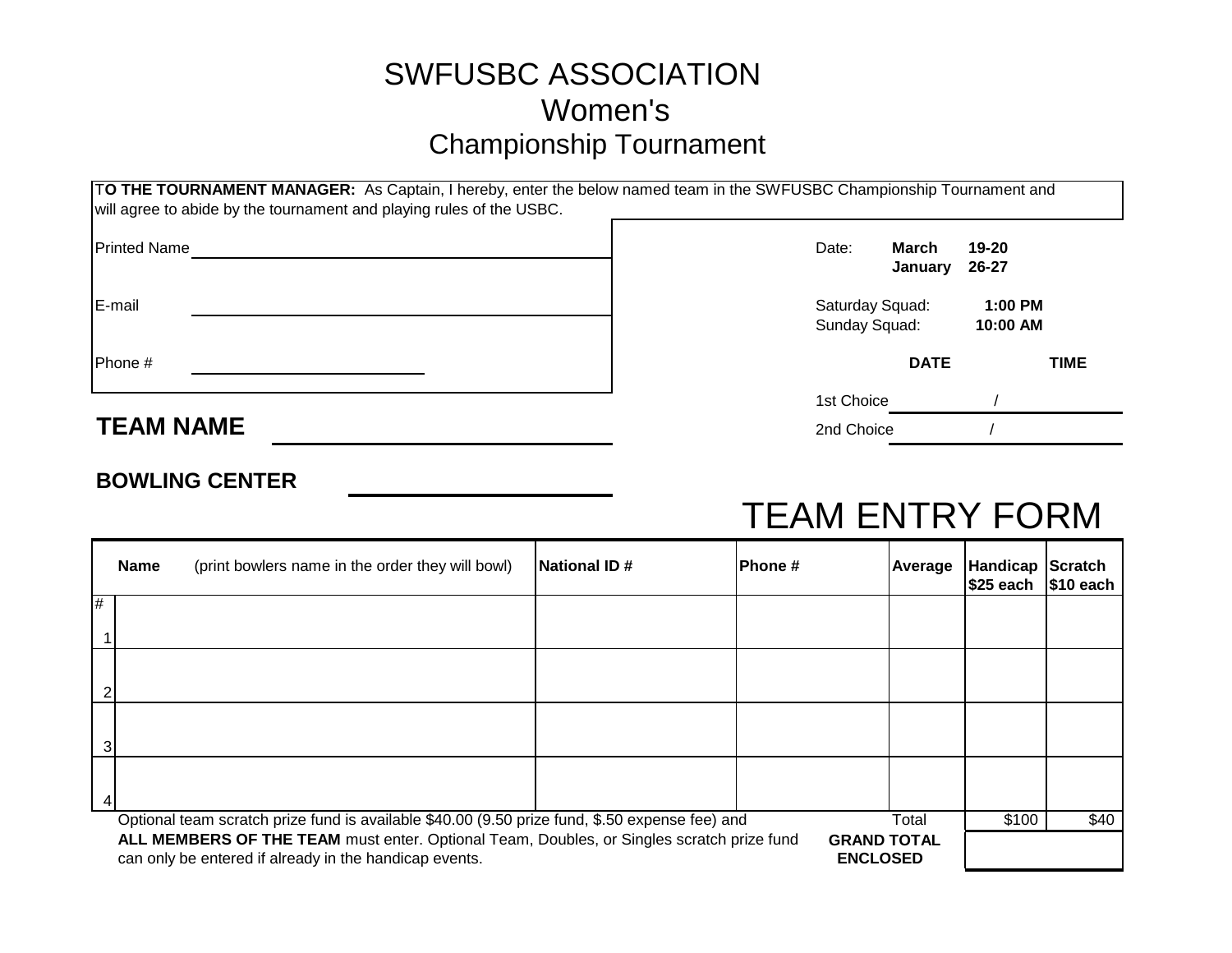H

| Date                   | <b>March 19-20</b> | <b>March 26-27</b>                             |  |        |           |                                               |                | SWFUSBC and mail to:<br><b>SWFUSBC</b> | Send check or money order payable to |                     |
|------------------------|--------------------|------------------------------------------------|--|--------|-----------|-----------------------------------------------|----------------|----------------------------------------|--------------------------------------|---------------------|
| Saturday Squad:<br>5pm |                    |                                                |  |        |           |                                               |                |                                        |                                      |                     |
| Sunday Squad:          |                    | 2pm                                            |  |        |           | 2407 Del Prado Blvd S<br>Cape Coral, FI 33990 |                |                                        |                                      |                     |
|                        |                    |                                                |  |        |           |                                               |                |                                        | (one check per entry please)         |                     |
|                        | <b>DATE</b>        | <b>TIME</b>                                    |  |        |           |                                               | (239) 690-9951 |                                        |                                      |                     |
|                        | 1st Choice         |                                                |  |        |           |                                               |                |                                        |                                      |                     |
|                        |                    |                                                |  |        |           | <b>Doubles</b>                                |                | <b>Singles</b>                         | <b>All Events</b>                    |                     |
|                        | 2nd Choice         |                                                |  |        | Handicap  | Optional<br>Scratch                           | Handicap       | Optional<br>Scratch                    | Optional<br>Handicap                 | Optional<br>Scratch |
|                        |                    | Print bowlers name in the order they will bowl |  |        | \$25 ea   | \$10 ea                                       | \$25 ea        | \$10 ea                                | $$6$ ea                              | $$6$ ea             |
|                        | $\#$<br>1          |                                                |  |        |           |                                               |                |                                        |                                      |                     |
|                        | 2                  |                                                |  |        |           |                                               |                |                                        |                                      |                     |
|                        |                    |                                                |  |        |           |                                               |                |                                        |                                      |                     |
|                        | #                  |                                                |  |        |           |                                               |                |                                        |                                      |                     |
|                        |                    |                                                |  |        |           |                                               |                |                                        |                                      |                     |
|                        | 2                  |                                                |  |        |           |                                               |                |                                        |                                      |                     |
|                        |                    |                                                |  | Totals | \$100 all | \$40                                          | \$100 all      | \$40                                   | \$24                                 | \$24                |

**Optional Doubles or Singles scratch prize fund can only be entered if already entered in the handicap events.**

**You must bowl doubles to bowl singles**